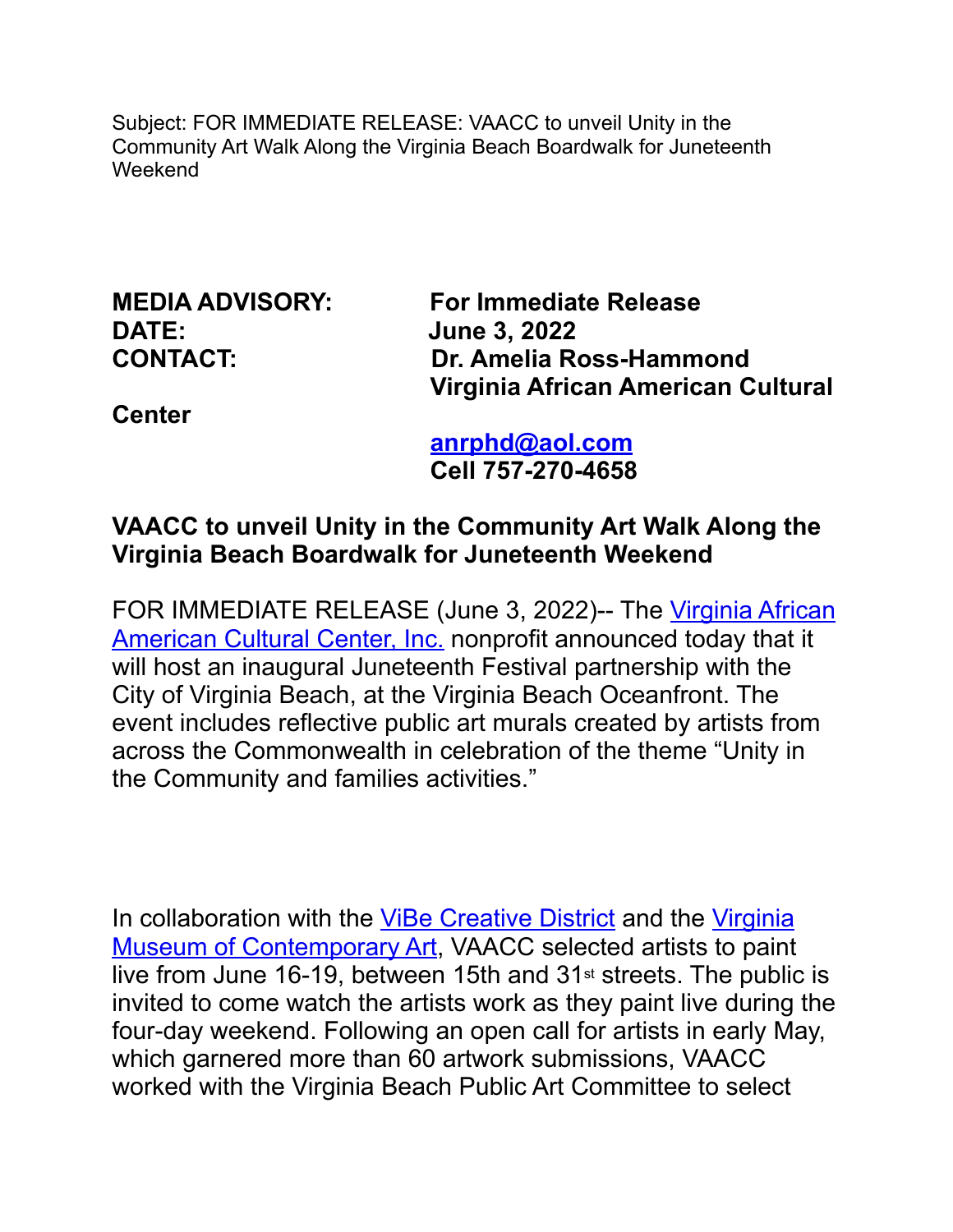artists to paint 30 temporary murals located in 15 locations along the Virginia Beach boardwalk for an art walk stretching 1.25 miles long. The artworks will be visible from both the paved boardwalk and the beach to create memorable photo opportunities.

The Unity in the Community Art Walk was inspired by important key words:

- UNITY
- TOGETHERNESS
- INSPIRATION
- HISTORY
- CONNECTEDNESS
- KINDNESS
- UNDERSTANDING
- LOVE
- ACCEPTANCE
- COMMUNITY

The purpose of the art walk is to: promote positive public dialogue about important social issues; strengthen bonds between diverse communities and local government; embrace and showcase the multi-cultural arts community in Virginia Beach; provide residents and visitors to the Boardwalk an engaging, positive memory to share on social media and with friends and family that celebrates all people.

A total of 21 artists will paint 30 murals along the Virginia Beach oceanfront railing June 16-19, 2022. The selected artists include:

Nico Cathcart Brianna Cole Amity Dewey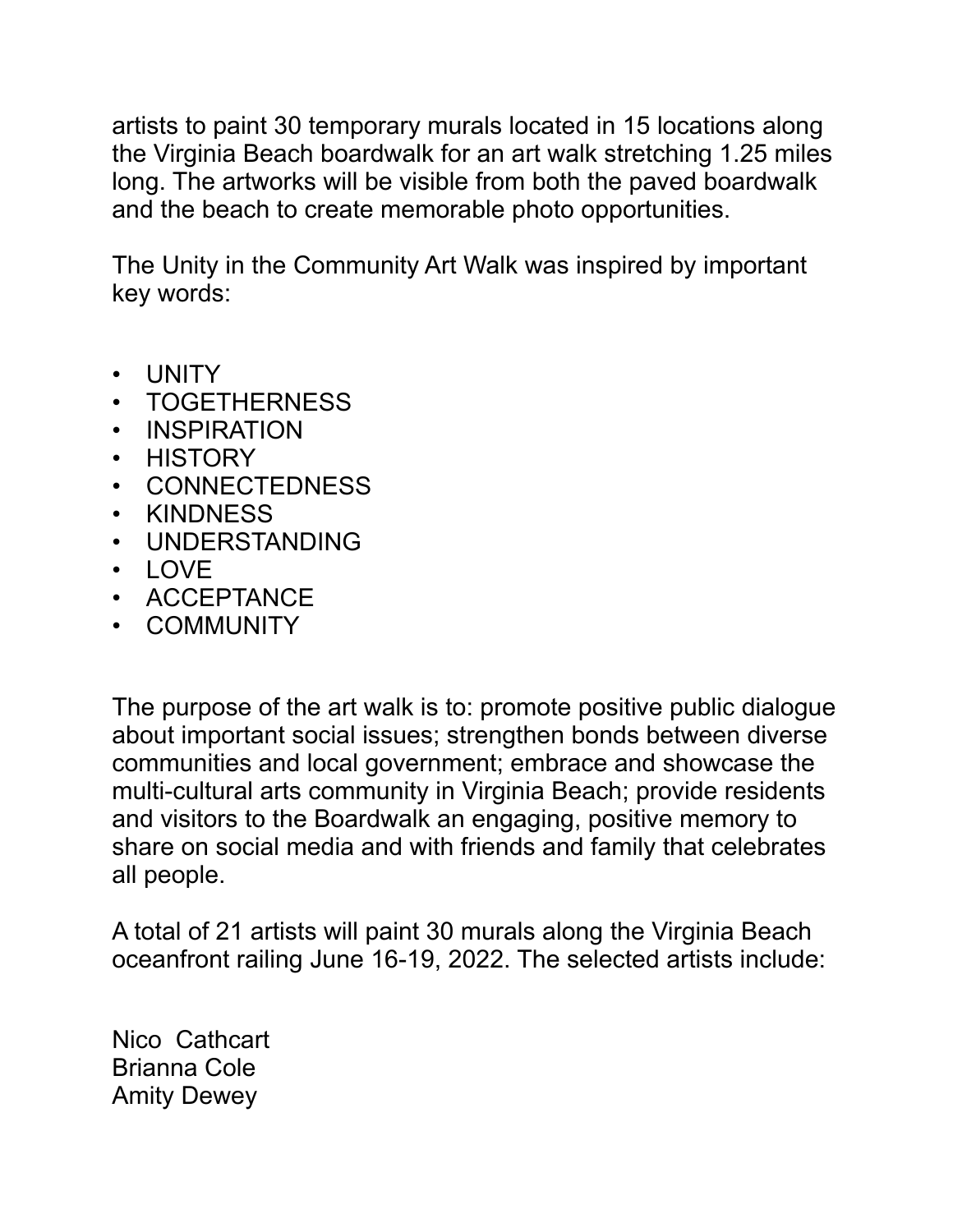Joseph Dishmon Desiree Donovan LaJae Essence Yvonne Frederick David Freeman Hailey George Chris Green Nicole Gomez Tylor Jessee Hanna Kirby Amanda Lackey Seth Lubaton Parrish Majestic Ruby Starcher Rosemarie Spracklin James Thornhill Chavonne Whisonant Jasmine Williams



ample artwork by Rosemarie Spracklin'



Sample artwork by Hailey George

"We hope this art project creates a space where diverse cultural viewpoints are shared and appreciated by one united community," said Dr. Amelia Ross-Hammond, founder and chairman of VAACC. "The City of Virginia Beach's partnership on this project reflects the importance of Juneteenth as a national, state and city holiday."

Displayed on custom designed wooden frames attached to the boardwalk railing, the temporary murals will be on display for 30-60 days (dependent on weather conductions), starting Juneteenth June 19th, 2022. The artworks will be visible by visitors walking the boardwalk and from the beach. VAACC worked with local architect Jeremy Maloney of Altruistic Design and professional contractor Taylor Construction to plan the custom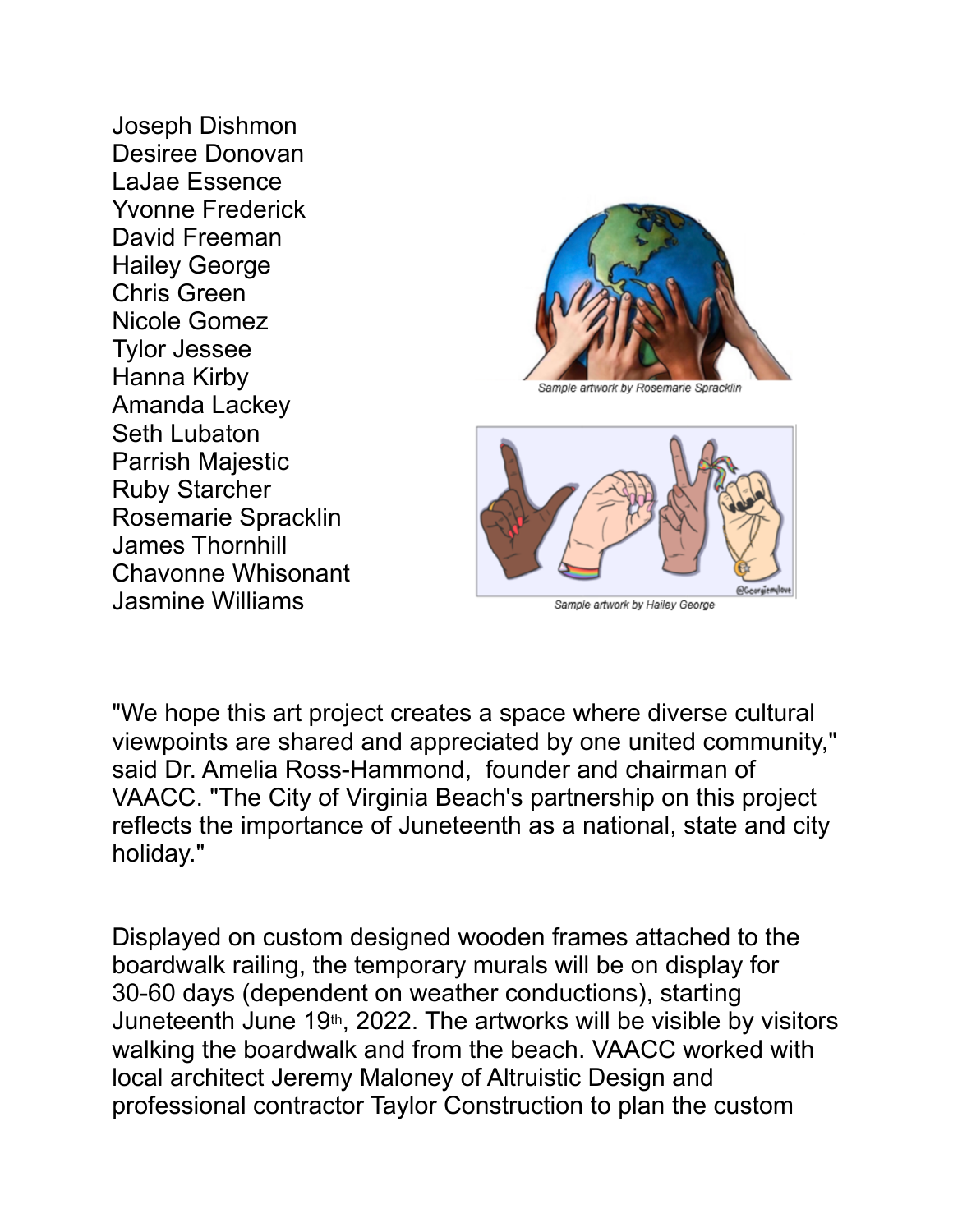mural frames to be built onsite at the boardwalk, planned for installation beginning Monday, June 13th.

A formal Opening and Awards Ceremony will be held June 19 at the 24th Street Park at 11am and will include remarks by elected officials. The murals will be judged by renowned artists, Clayton Singleton and Ken Wright, and Virginia Museum of Contemporary Art executive director Gary Ryan. Prizes will be awarded at the ceremony. Culminating with an inspiring "Call for Unity in the Community" by representatives from VAACC, Interfaith Alliance at the Beach, the Human Rights Commission, the ViBe Creative District, the Mayor's IDEA Commission, a poem by a local poet laureate, and soloists: International Artist Dee Polite and Opera Singer Denise Battle, the event will close with remarks from Virginia Beach Arts and Humanities Commissioner Mia Guile. Opportunities for family art activities will also be available in a tent located inside 24th Street Park on Sunday from 10am to 5pm.

A complete list of artists and event details are listed on [VAACC's](https://www.vaaccvb.org/)  [website](https://www.vaaccvb.org/).

Additional Juneteenth Festival programming is being held both Saturday and Sunday, June 18-19, 2022 from 10am to 10pm by TEAM LAMB, also supported by the City of Virginia Beach. Visitors are encouraged to enjoy both experiences as one Juneteenth Festival at the Beach. The City of Virginia Beach first celebrated the holiday in 2021.

 $\frac{1}{2}$  ,  $\frac{1}{2}$  ,  $\frac{1}{2}$  ,  $\frac{1}{2}$  ,  $\frac{1}{2}$  ,  $\frac{1}{2}$  ,  $\frac{1}{2}$  ,  $\frac{1}{2}$  ,  $\frac{1}{2}$  ,  $\frac{1}{2}$  ,  $\frac{1}{2}$  ,  $\frac{1}{2}$  ,  $\frac{1}{2}$  ,  $\frac{1}{2}$  ,  $\frac{1}{2}$  ,  $\frac{1}{2}$  ,  $\frac{1}{2}$  ,  $\frac{1}{2}$  ,  $\frac{1$ 

## **About VAACC: "Curate \* Cultivate \* Communicate"**

 $\overline{\phantom{a}}$ 

VAACC is an organization whose goal is to build Virginia 1<sup>st</sup> African American Cultural Center in the City of Virginia Beach. The organization vision is to be the statewide leader in generating historical and cultural content through programs, artistic performance, and curated exhibits, One of VAACC's goals is to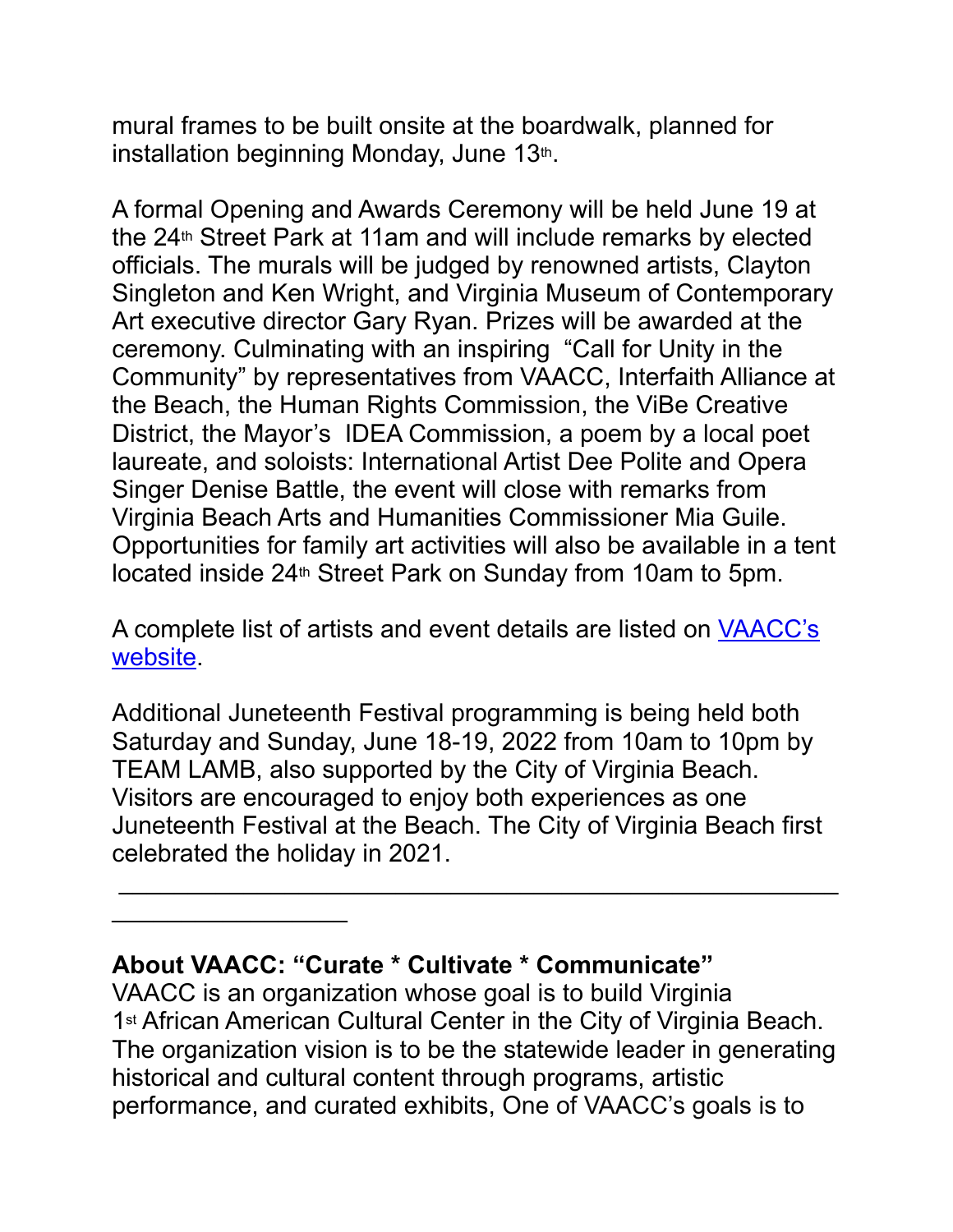create an opportunity for those who desire to learn more about African American culture and to explore and revel in its history. To reiterate the important role of African Americans in the Commonwealth of Virginia and share the significance of African American culture and history. Its mission is to collect, preserve, interpret, inform and celebrate Virginia African American history, culture and community, and to educate the public about African American contributions in all areas of endeavor. Follow VAACC on [Facebook](https://www.facebook.com/VirginiaAfricanAmericanCulturalCenter), [Instagram](https://www.instagram.com/vaaccvb/) and the [VAACC website](https://www.vaaccvb.org/about-us.html) for latest news and events.

#### **About community partners ViBe Creative District, Virginia MOCA and Virginia Beach Cultural Affairs**

## **ABOUT VIBE CREATIVE DISTRICT**

The ViBe Creative District non-profit is a 501c3 that exists to promote, support, connect, and inspire the creative industries to boost our local economy, grow jobs, and enhance our quality of life. It works to create and revive economic vibrancy in our neighborhood with a remarkable local vibe. The ViBe Creative District believes in equal access to opportunities that reflect our Virginia Beach community. ViBe highlights diversity, equity, accessibility and inclusion as a key focus of its goals and programming. We acknowledge that equity requires deliberately applying time, resources and consideration to achieve this initiative. Social practice engages the creative sector with the community in creating and developing collaborative change. More information can be found at [www.vibecreativedistrict.org](http://www.vibecreativedistrict.org/).

### **ABOUT THE VIRGINIA MUSEUM OF CONTEMPORARY ART**

An AAM accredited non-collecting museum, Virginia MOCA presents everchanging exhibitions where neighbors, strangers, students, families, communities, and cultures are invited to explore our shared humanity, through locally relevant and nationally resonant, contemporary art that's exceptional in all of its timeliness, restlessness, and beauty. More information about Virginia MOCA can be found at [virginiamoca.org](http://virginiamoca.org/).

### **ABOUT THE CITY OF VIRGINIA BEACH CULTURAL AFFAIRS DEPARTMENT:**

The Cultural Affairs Department engages residents and visitors through meaningful arts, heritage, and cultural experiences to connect and strengthen